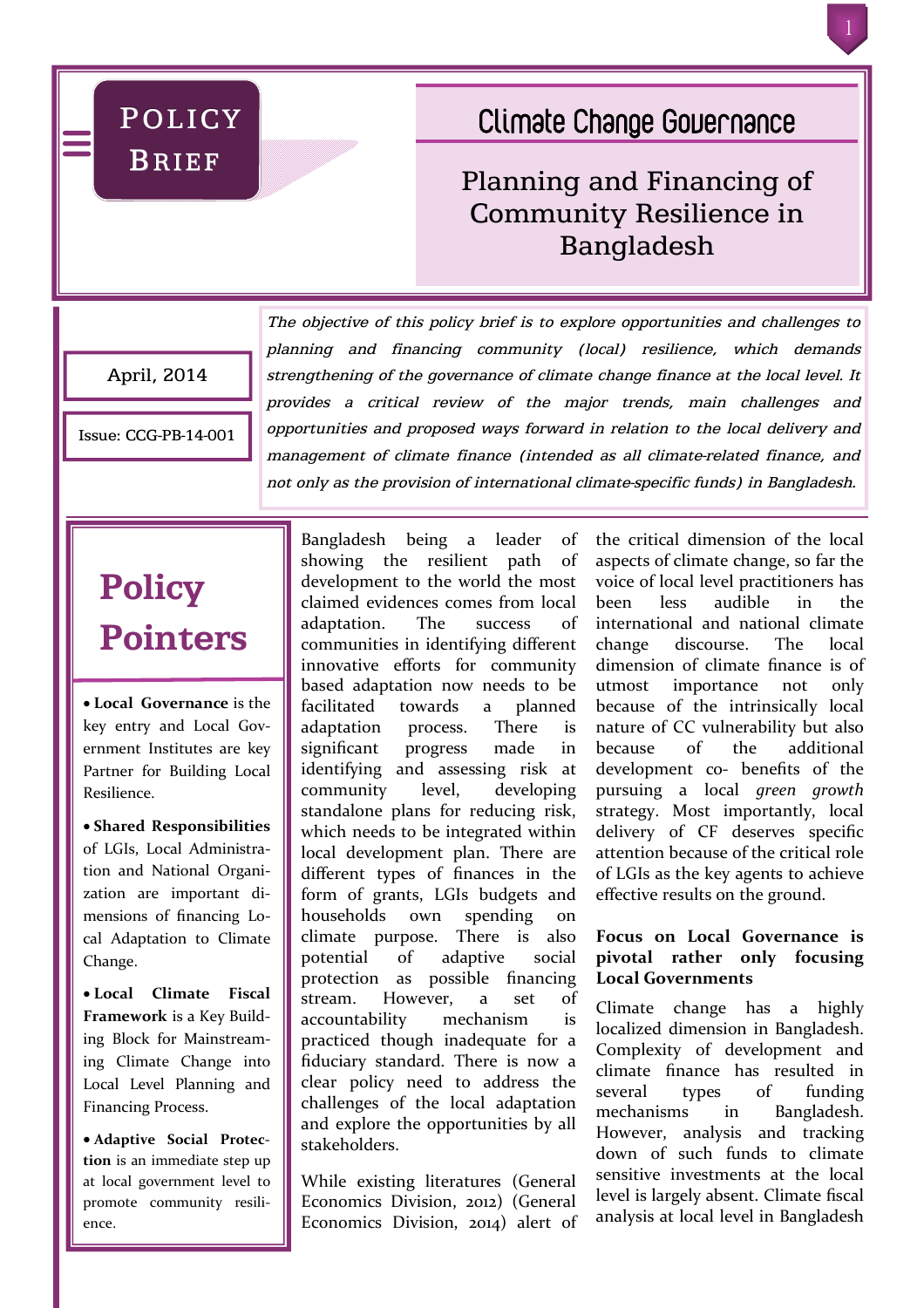provided a vision for an integrated framework, based on which climate change investments from the Government, development partners and the private sector in the next decade can be delivered

#### **Organization are important dimensions of financing Local Adaptation to Climate Change.**

The climate fiscal framework study (General Economics Division, 2014) has identified a few key



local level using LGIs and Other institutions at local level (General Economics Division, 2014).

While we see the diversity of the actor active at local level on various aspects of climate finance, then is become important that the focus only on LGI will limit the potential of the engagement of other local institutions and actors and will not be helpful for community resilience. The role of CBOs, NGOs, central agencies active at local level, private sectors, credit and other financing institutions, media, donor projects at local level, political parties and citizen as a whole. The role of all these actors and institutions are very important for the planning and financing the local adaptation. More critical aspect for local adaptation should be the method and process, how inclusive, participatory, pro-poor and accountable the financing of local adaptation. The role of LGI here is very important and their role as key service provider and coordinating entity is pivotal, where the governance of all local decision making will be key for local adaptation.

**Shared Responsibilities of LGIs, Local Administration, CSOs, CBOs and National**  actions at local level feasible for local actors to be implemented. The key types of actions were identified

are: adaptive social protection (including social safety nets), climate resilient livelihoods, climate resilient rural infrastructure, climate resilient habitat (settlements), all hazard early warning system, biodiversity conservation, climate resilient health and sanitation, climate resilient education programme, adaptive agriculture-fisheries-livestockforestry, climate resilient drinking water system, adaptive water management system, awareness raising for resilient local development and advocacy for financing local adaptation (General Economics Division, 2014). The list of the programme indicated into the above list clearly demands shared responsibilities of state organizations and non-state actors (CBOs, NGOs and different local institutions).

### **Local Climate Fiscal Framework is a key building block for mainstreaming climate change into local level planning and financing process.**

The Government of Bangladesh has identified that if local climate fiscal framework is developed as an integrated framework where LGIs identify the local

2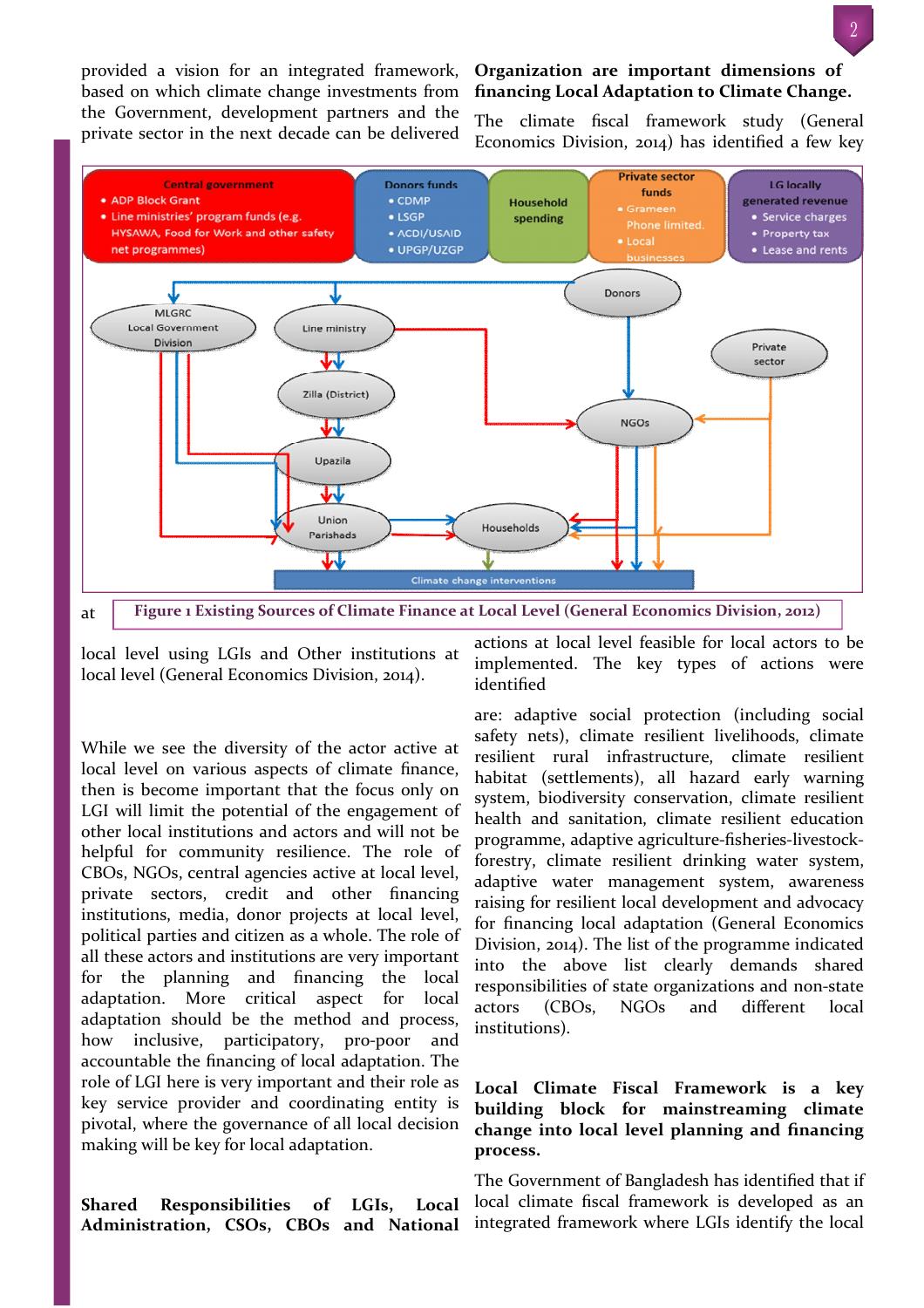demand for climate change, and domestic and international supply of climate finance and establish an institutional and policy framework for managing this finance effectively at local level. This comprehensive approach can take the form of a local climate fiscal framework (LCFF) which will



Government of Bangladesh is typically spending



Taka (2.05b USD) per year in last five years and in allocated 198.4 billion Taka (2.55b USD) FY 2013-14. This allocation includes  $1.7\%$  of GDP and  $8.9\%$ of National Budget (according to 2013-14 FY). This includes a range of cash transfers to range of food security programmes that targets poor and vulnerable people in Bangladesh. A large number of the target populations are also

around 160 billion

link climate change priorities with expenditure and taxation-budget transfer decisions through the budget process. This framework will ensure that external finances (national and international climate finance) are used most effectively alongside own (LGIs own income) resources and that private investments (NGOs, CBOs and Private Companies) are encouraged.

climate change victims, who lives in different climate and disaster vulnerable hotspots. While the safety nets are providing critical lifeline, social empowerment and rural maintenance supports and seasonal unemployment. The current social safety net programmes are largely missing the adaption and resilience dimensions. This is not because of money, but more because of limited willingness,